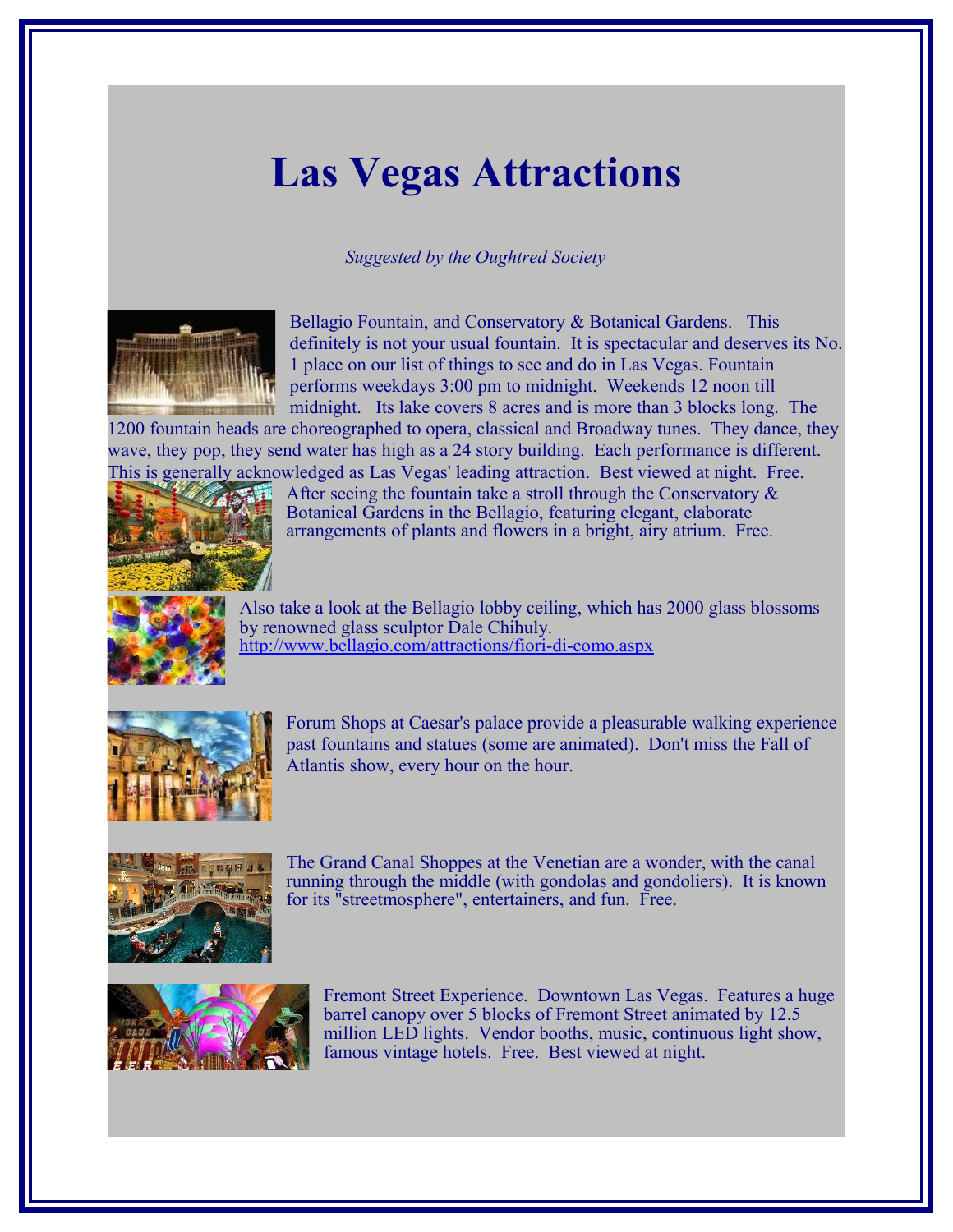P3 Studio at the Cosmopolitan of Las Vegas. One of the most extensive art collections in the country. Third floor. Free.



Wildlife Habitat at Flamingo Las Vegas. A flock of Chilean flamingos is on view at this complimentary exhibit, which also features an array of swans, ducks, fish, and turtles who live among the foliage and waterfalls. The Habitat is located next to the pool area. Free.



Cirque du Soleil. Great shows. Several different shows at different hotels. Ticket prices vary.

Stratosphere Tower. Rotating restaurant atop the 1149 foot tower is a delightful place to relax for lunch or dinner and see the Las Vegas panorama from above.

Auto Collection at the Quad. The Auto Collection at the Quad Resort and Casino is the auto enthusiast's dream. Featuring 300 classic cars that span more than a century, all are available for purchase. 10-6 daily. Adults \$11.95, seniors \$8.00.

Penske Wynn Ferrari Maserati. Displays of fine autos. At the Wynn Las Vegas. Mon.- Sat. 10-9. Sun. 10-6. \$10.



Lou Ruvo Center for Brain Health. Near downtown Las Vegas. World famous architecture. Free.

While Las Vegas is well known for its poker sharks, very few visitors know that Mandalay Bay's aquarium, [Shark Reef,](http://www.sharkreef.com/) is one of the few in the world that allows SCUBA certified guests to get in the tank and swim with actual sharks, such as the fierce Sand Tiger. In the same vein, several resorts worldwide let you swim with dolphins, but only the Mirage offers a [Dolphin Trainer For](http://www.miragehabitat.com/pages/dolphin_tfad.asp)  [The Day](http://www.miragehabitat.com/pages/dolphin_tfad.asp) program – and even Dolphin Yoga! [http://www.sharkreef.com](http://www.sharkreef.com/)